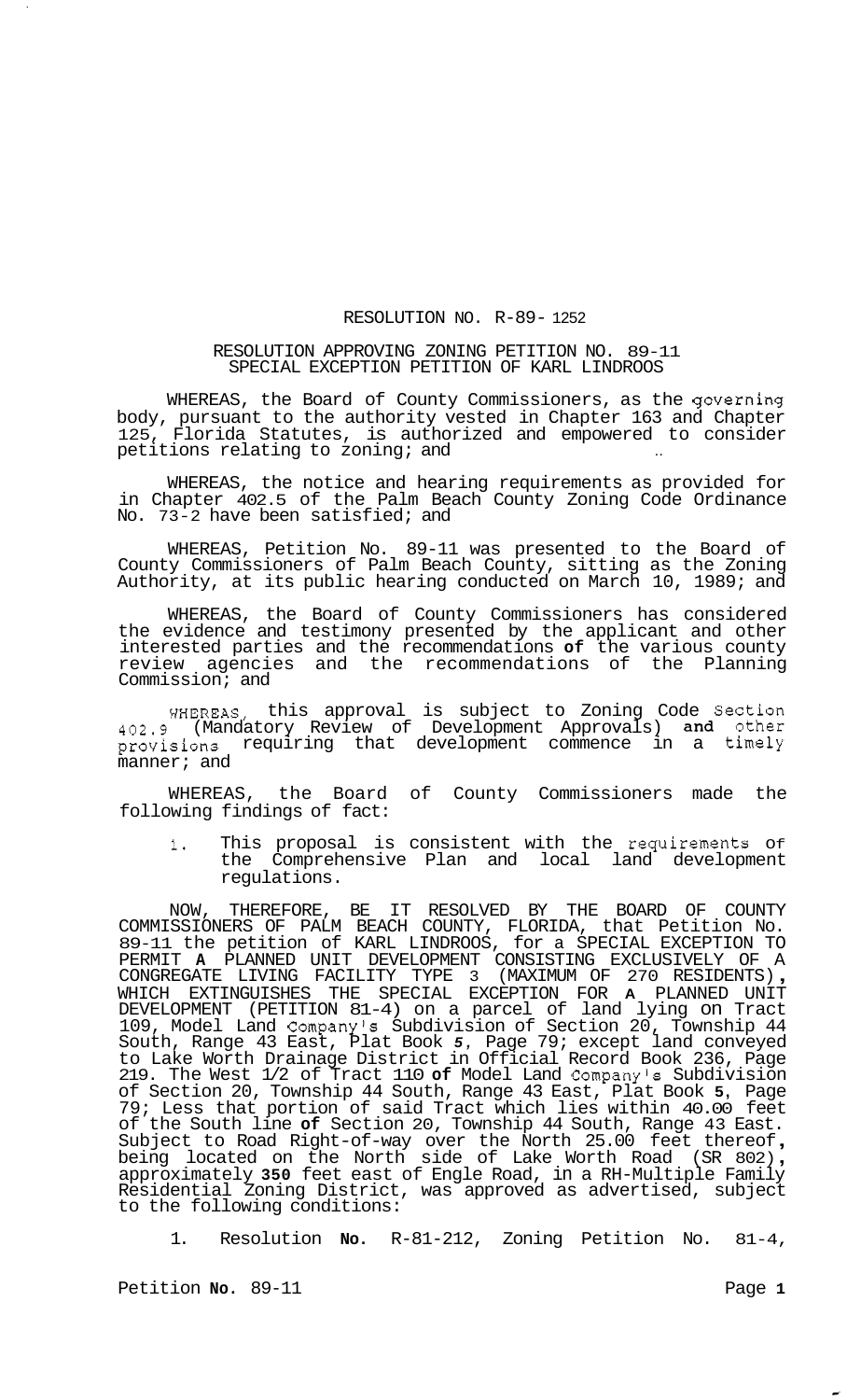Special Exception to allow a Planned Unit Development is hereby repealed in its entirety.

## Prior to certification, the site plan shall be amended  $2.$ to indicate:

- a. Residential Multi-Family Conversion data including required parking, (with location shown graphically) and maximum permitted dwelling units.
- b. Tabular information indicating number of residents, number of staff including live-in staff, open space calculations; and,
- c. Access dimensions shall be clearly labelled.
- **3.** The petitioner shall preserve or incorporate the Coconut Palm into the site design.
- **4.** The site shall be limited upon conversion to the number **of** units permitted by the Zoning Code. In no case shall this number exceed **81** dwelling units.
- **5.** Use **of** the site shall be limited to a congregate living facility supporting a maximum of **300** residents, including live-in staff.
- *6.* All proposed outdoor lighting used **to** illuminate the premises shall be shielded, low intensity and directed away from adjacent residentially zoned property and shall not exceed fifteen **(15)** feet in height.
- *7.* Off-premises signs shall not be permitted on site.
- **8.** Sewer service is available to the property. Therefore, no septic tank shall be permitted on the site.
- **9.** Water service is available to the property. Therefore, no well shall be permitted on the site to provide potable water.
- **10.** The Developer shall provide discharge control and treatment for the stormwater runoff in accordance with all applicable agency requirements in effect at the time of the permit application. However, at a minimum, this development shall retain onsite the stormwater runoff generated by a three **(3)** year-one **(1)** hour storm with a total rainfall of **3** inches as required by the Permit Section, Land Development Division. In the event that the subject site abuts **a** Department of Transportation maintained roadway, concurrent approval from the Florida Department of Transportation will also be required. The drainage system shall be maintained in **an** acceptable condition as approved by the County Engineer. In the event that the drainage system is not adequately maintained as determined by the County

 $\lambda +$ 

 $\tilde{\psi}^{(0)}$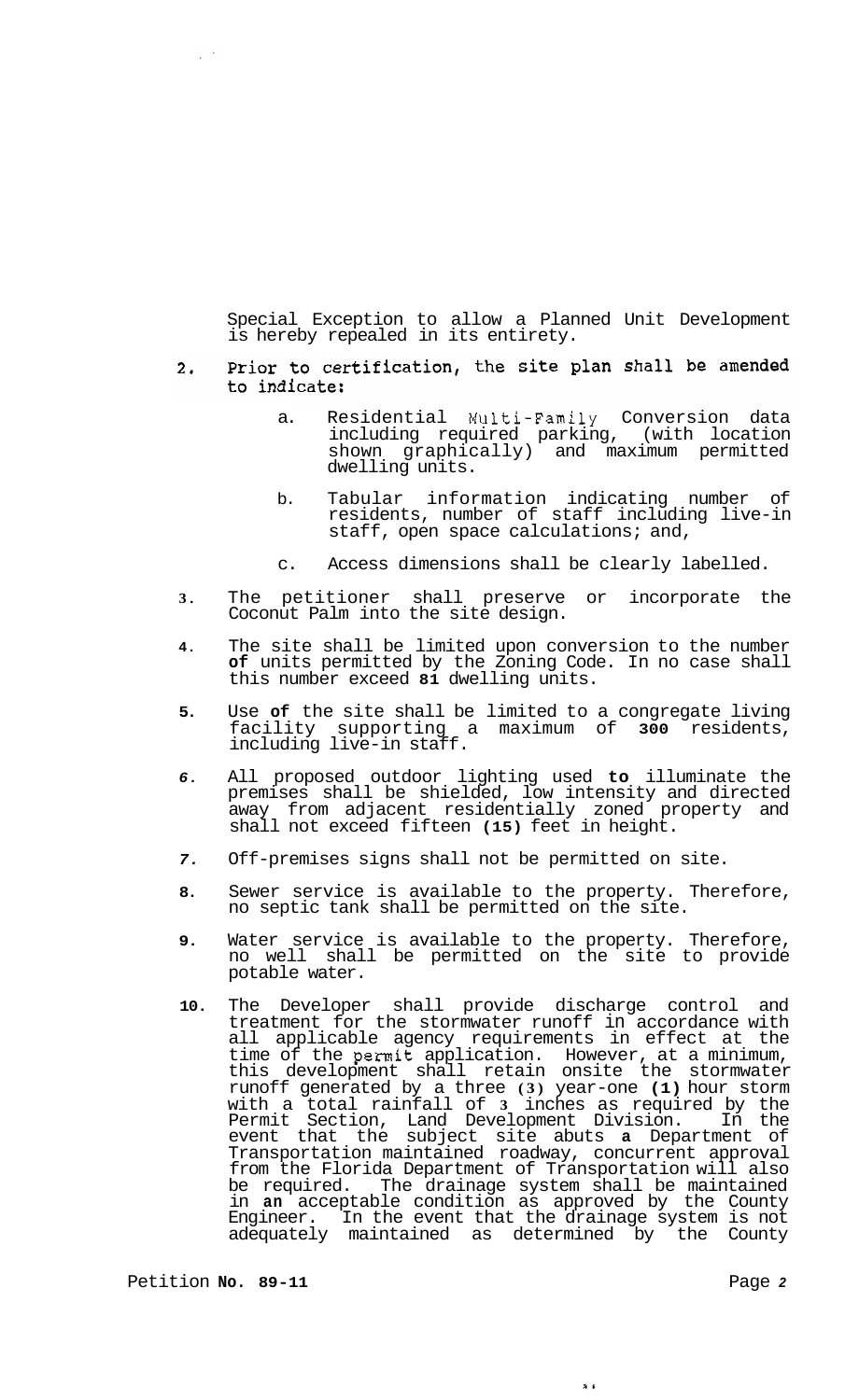Engineer, this matter will be referred to the Code Enforcement Board for enforcement.

- **11.** Prior to Site Plan approval, the property owner shall convey to Palm Beach County Land Development Division by road right-of-way warranty deed for:
	- a. 2nd Avenue North, **40** feet from centerline
	- **b.** Lake Worth Road, **55** feet from centerline ..

free of all encumbrances and encroachments. Property owner shall provide Palm Beach County with sufficient documentation acceptable to the Right of Way Acquisition Section to ensure that the property is free of all encumbrances and encroachments. Right-of-way conveyances shall also include "Safe Sight Corners" where appropriate at intersections as determined by the County Engineer.

- **12.** The petitioner shall revise the proposed Site Plan to:
	- a. Relocate the proposed access on Lake Worth Road to the east property line subject to approval by the County Engineer and the Florida Department **of** Transportation.
	- b. Eliminate the proposed entrance/exit adjacent **to** Kellers Canal.
- **13.** The Property owner shall construct:
	- a. left turn lane, west approach and right turn lane, east approach on Lake Worth Road at the project's east entrance.
	- b. left turn lane, east approach on 2nd Avenue North at the project's east entrance

all concurrent with onsite paving and drainage improvements. Construction shall be completed prior to the issuance of a Certificate of Occupancy. Should construction permits for the required turn lanes on Lake Worth Road be unable to be obtained **from** the Florida Department of Transportation, then this petitioner shall be relieved from this obligation.

- **14.** The petitioner shall pay a Fair Share Fee in the amount and manner required by the "Fair Share Contribution for Road Improvements Ordinance" as it presently exists or as it may from time to time be amended. The Fair Share Fee for this project presently is **\$18,083.00** *(675* trips **<sup>X</sup>**\$26.79 per trip) .
- **15.** The property owner shall convey to the Lake Worth Drainage District a **15** foot easement over Tract **109** for the required right-of-way for Lateral Equalizing Canal **No. 4,** by an Easement Deed in the form provided by **said**